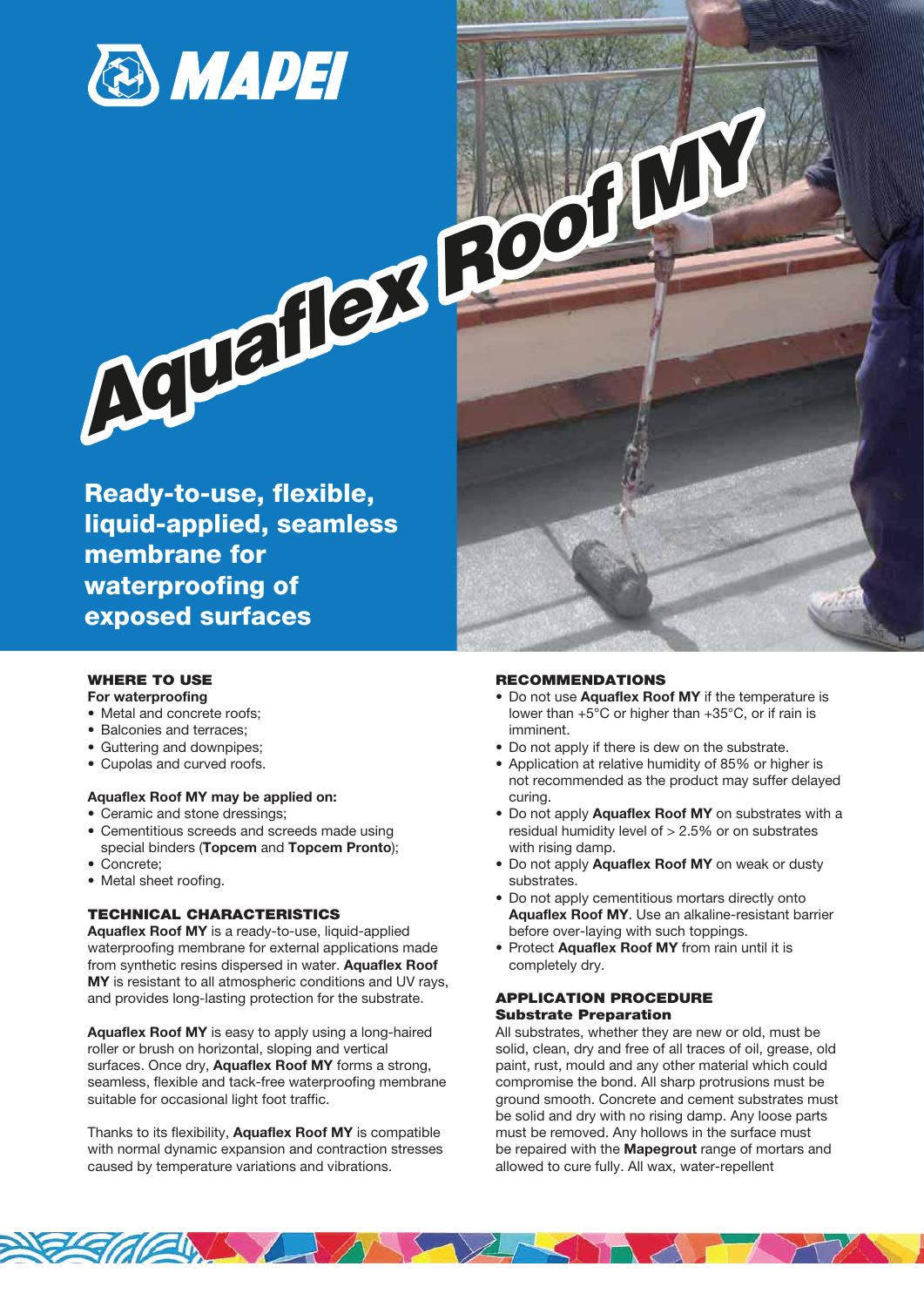

| <b>PRODUCT IDENTITY</b>                                   |                    |
|-----------------------------------------------------------|--------------------|
| <b>Consistency:</b>                                       | paste              |
| Colour:                                                   | grey and white     |
| Density (g/cm <sup>3</sup> ):                             | 1.22               |
| Dry solids content (by weight, %):                        | 63                 |
| <b>Brookfield viscosity (Pa.s):</b>                       | 75                 |
| APPLICATION DATA (at +30°C at 80% R.H.)                   |                    |
| Application temperature range (°C):                       | from $+5$ to $+35$ |
| Waiting time between coats (hrs):                         | approx. 2 to 4     |
| Set to light foot traffic (hrs):                          | 8                  |
| Ready to use (days):                                      | 3                  |
| <b>FINAL PERFORMANCES</b>                                 |                    |
| Elongation at breakage (DIN 53504)(%):                    | 190                |
| Tensile strength (DIN 53504)(N/mm <sup>2</sup> ):         | 3.5                |
| Bond strength to concrete (EN 24624)(N/mm <sup>2</sup> ): | 3.1                |
|                                                           |                    |

treatments, etc, must be removed with a suitable detergent and/or by sanding.

Surfaces to receive **Aquaflex Roof MY** must have a minimum gradient of 1:120 in order to avoid water ponding on the waterproofing membrane.

Before applying **Aquaflex Roof MY**, pay particular attention to the expansion joints and the fillets between horizontal and vertical surfaces, which must be waterproofed using **Mapeband** bonded to the substrate with **Aquaflex Roof MY**. Structural joints must be waterproofed with **Mapeband TPE** bonded in place with **Adesilex PG2 TG**. Use a suitable kit from the **Mapei Drain** range to seal any water outlets.

#### Priming

Prime new concrete substrates by using a mixture prepared with **Aquaflex Roof MY**

and clean water at a ratio of 1:1. Allow priming coat to dry prior to the first neat coat. This usually takes approximately 30 minutes at 30°C.

For porous or old concrete substrates, prime with **Primer G** at the rate of 0.2-0.3 kg/m² (depending on the substrate porosity).

#### Preparation of the product

The product is supplied ready to use. If necessary, mix the contents to blend the product thoroughly.

### Application of the product

**Aquaflex Roof MY** must be applied with a long-haired roller, brush, trowel or airless spray at the rate of  $0.5 - 0.6$  kg/m<sup>2</sup> per coat. Wait until the first neat coat is completely dry (approximately 2 to 4 hours under normal conditions such as 30°C, 80% relative humidity) before applying the second coat.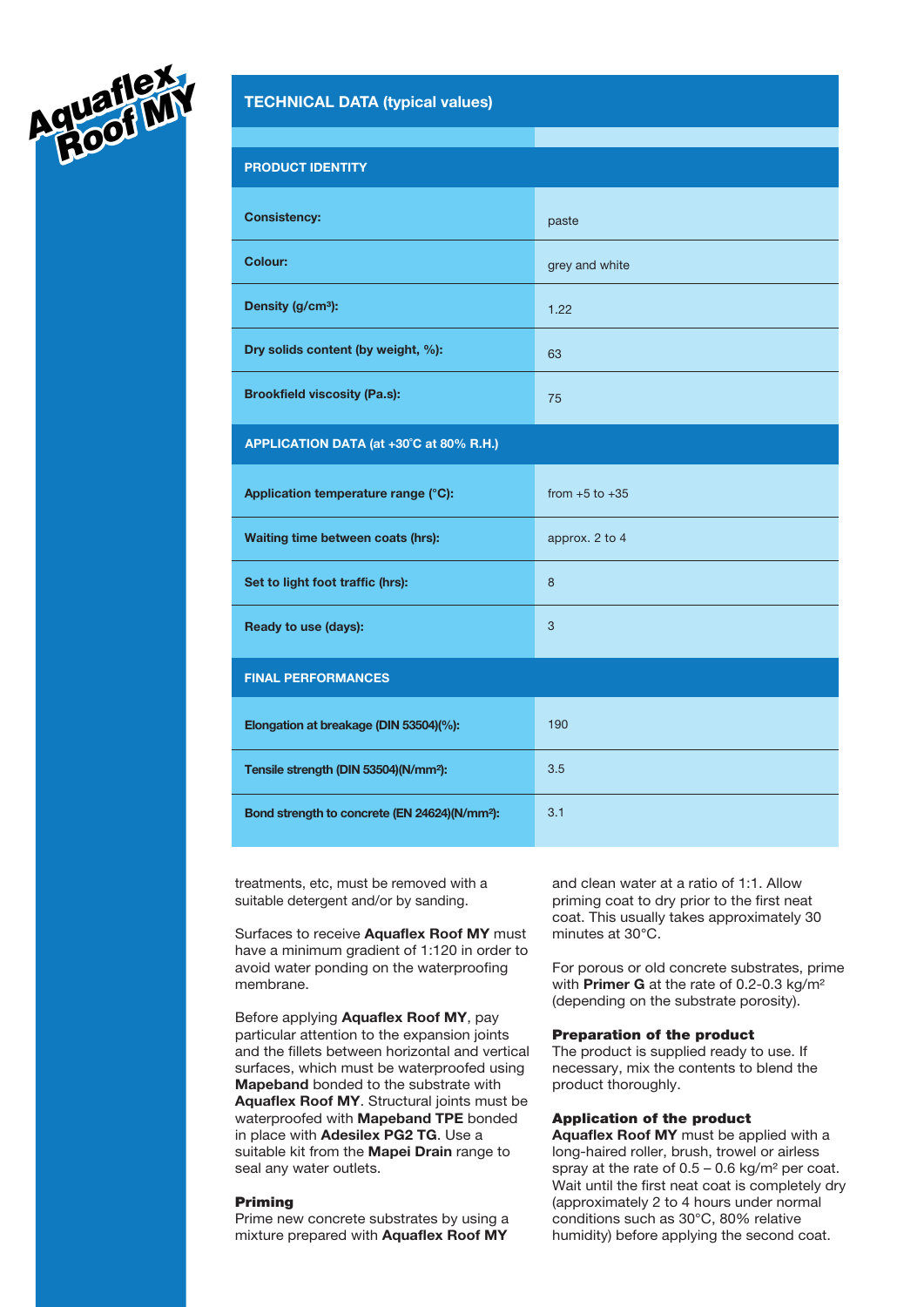Apply in a direction perpendicular to the previous coat. Where the area of application is subjected to high movement, or to bridge micro-cracks, joints and seams, or when additional durability is required, embed a layer of **Mapetex Geo 2280** or **Mapetex GRP 225** fabric into the first coat when it is still wet, followed by the second and third coats of **Aquaflex Roof MY** at the same application rate. Protect **Aquaflex Roof MY** membrane from rain until it is completely dry.

#### Cleaning the tools

Tools must be cleaned with water immediately after use.

# **CONSUMPTION**

0.3 kg/m² for priming coat.  $0.5 - 0.6$  kg/m<sup>2</sup> per neat coat.

## PACKAGING

**Aquaflex Roof MY** is available in 25 kg pails.

# **STORAGE**

**Aquaflex Roof MY** may be stored for up to 12 months in its original, unopened packaging in a dry place. Protect from freezing weather.

# SAFETY INSTRUCTIONS FOR PREPARATION AND APPLICATION

**Aquaflex Roof MY** is not considered dangerous according to the current regulation regarding the classification of mixtures. It is however recommended to use gloves, eyes protection and to take the usual precaution taken when handling chemical products. For further and complete information about the safe use of our product please refer to our latest version of the Material Safety Data Sheet.

PRODUCT FOR PROFESSIONAL USE.

#### WARNING

*Although the technical details and recommendations contained in this product data sheet correspond to the best of our knowledge and experience, all the above information must, in every case, be taken as merely indicative and subject to confirmation after long-term practical application; for this reason, anyone who intends to use the product must ensure beforehand that it is suitable for the envisaged application. In every case, the user alone is fully responsible for any consequences deriving from the use of the product.*

**Please refer to the current version of the Technical Data Sheet, available from our website www.mapei.com**

All relevant references for the product are available upon request and from www.mapei.com